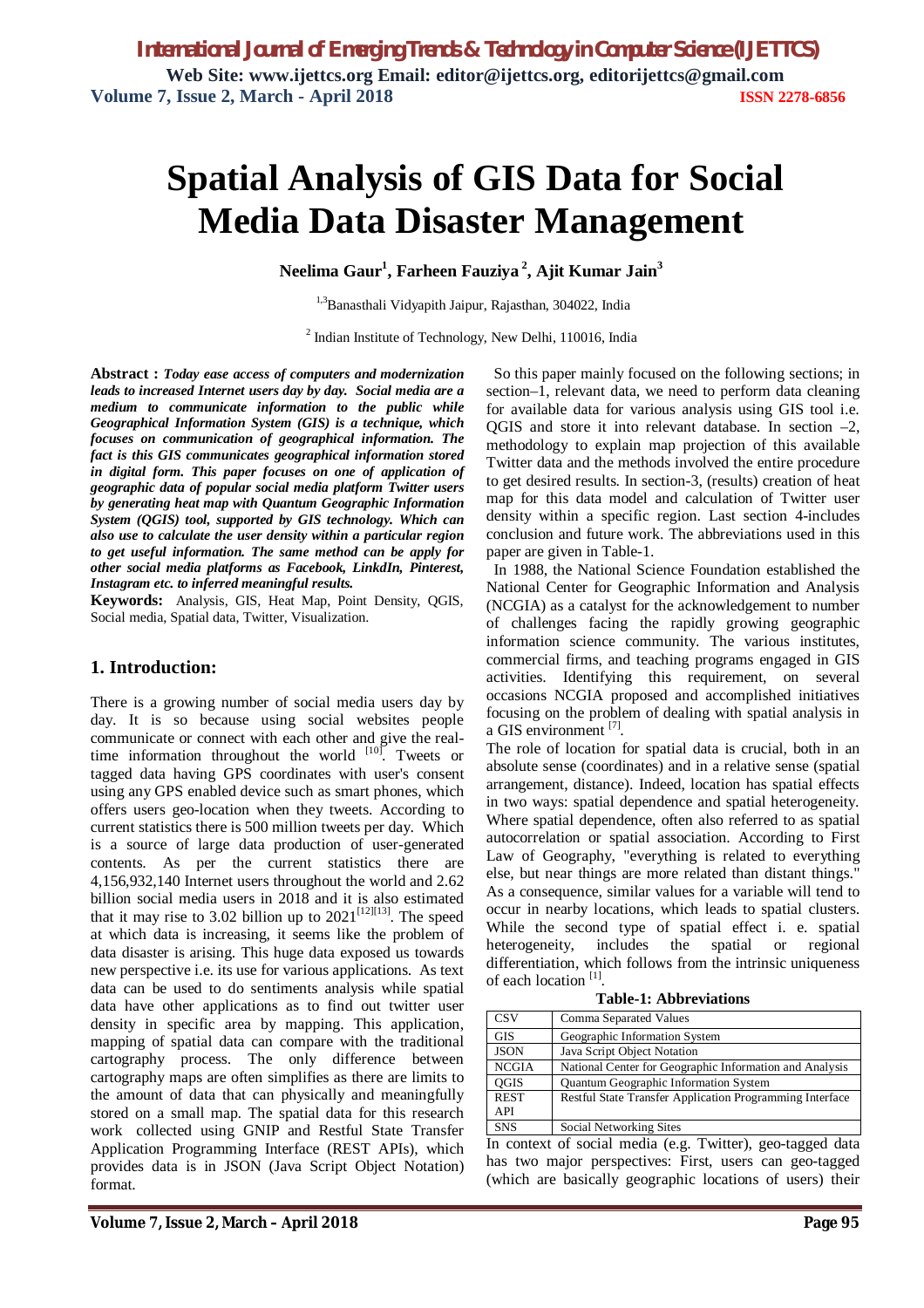messages with precise location in the form of latitude, longitude means the exact position where the user was when the message was recorded using latitude, longitude measurements. Second, profile based geo-tagged data can tell about other things of users like where they were born, their educational places, lived, employed etc. [4].

 In 2010, Facebook launched a service called "Places" which allow its users to share their point of interest about their physical locations. Only a small percentage of Facebook users with increasing use of social media and mobile devices, that shared content (i. e. text messages, photos etc.) has geographical identification added called "geo-tagged". Past research has mainly focus to analyze the location data collected from either indirect sources of location or via small-scale experiments on users while the work on explicitly provided location data has been limited as well  $^{[3]}$ .

 Social networking sites (SNS) are used for social and professional interaction among public. The growing data for SNS, has encouraged to analyze the relationship of activities performed on SNS with user locations. Therefore, this work is aimed to identify and analyze the characteristics associated with social media user locations to answer the research questions designed to conduct this research. A mapping study (also called scoping study), which is a type of systematic literature review, is appoint to identify potential studies from digital databases through a developed protocol<sup>[5]</sup>.

## **1.1 Relevant Data Set:**

The spatial data of Twitter has been collected using GNIP, which provide access to online data through REST API. It is a commercial service and world's largest social data provider. The process of collection of the online data of social site is known as 'scraping'. User provided metadata (e.g., location and time zone) is readily accessible in the tweet JSON objects. This metadata can be appended as extra text features, in addition to features derived from tweet text. That data is in JSON format i.e. the key-value pairs are there. It is needed to perform the "Data Cleaning" process to fetch some certain fields from this huge amount of data (i.e. geographical information or geo-coordinates of Twitter users) as latitude, longitude values of the locations of a region, in which they are highly dense and to maintain the relevant database to store the data.

 In order to a deep examination of Twitter user density of all the locations of Twitter users, we consider all the geolocations (i.e. latitude, longitude) database. The available data is in given format in Fig.1.

 To perform data cleaning process, it is required to remove all the noisy data (irrelevant data which is not required for this analysis) from the available data set. For this, we have to write a code using any programming language (as java, python) for fetching some specific fields as latitude, longitude and time from the given data set and store it into text file. MYSQL database is used to read that text file and finally run a query to get locations of Delhi region only.

## **2. Methodology:**

## **2.1 Data Model (Mapping):**

QGIS 2.14 Essen is open source software of GIS, which provide various interesting functionality to make it possible to visualize and analyze the spatial data of Twitter users and get useful results to support scientific research. To import data into QGIS, it must be in Comma Separated Values (CSV) format because QGIS only supports CSV format.

 QGIS 2.14 supports, plugins which explore its functionalities. There is two type of plugins - core plugin and external plugin. The plugins, which are already available in standard QGIS installation are "Core Plugin" while the plugin which is available in OGIS plugin repository but needed to install(as per application) before using them are called "External Plugin". OpenLayer plugin (i.e. an external plugin) supports the open streets map which is taken as base map here and import CSV file of geo-coordinates having latitude and longitude values, which are already stored within relevant database, to project the location of the twitter users over the base map.



**Fig. 1** Available data format of Twitter users over which data cleaning needs to be performed. [16]

 In mapping process, Coordinate Reference System (CRS) is a way to define how the two dimensional projected map is related to real places on this earth. The base map already has WGS 84 / Pseudo Mercator CRS. Sometimes, it is needed to manually set the CRS for particular layer into QGIS. The available data of Twitter users for 15 days, to show the active Twitter users within a particular region. By visualizing the map it is clear that Twitter users were active at the locations which are shown by dark circles. The final map projection will be like Fig 2(a).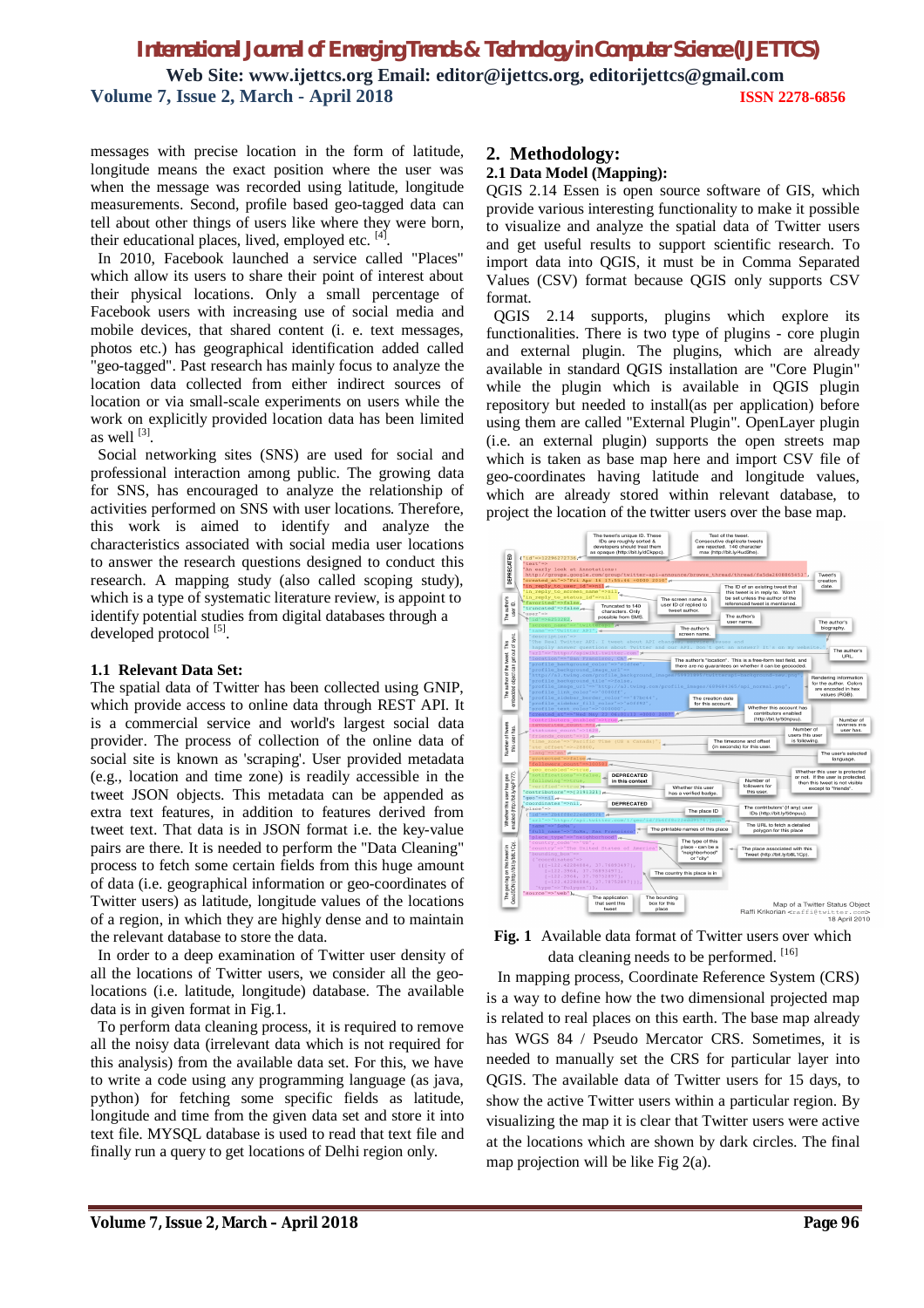The same analysis can be done using other tool box available in ArcGIS, a desktop application. The map projection can be seen in the above Fig. 2(b).

## **2.2 Heat Map:**

 If there is a large volume of data and a number of overlapping points, heat Maps are used to easily identify the clusters of higher concentration of activity or it is the occurrence of a set of points to represent the density of points over a surface. It is a graphical representation of any data using color coding method. Where each color shows the clusters of higher concentration of activity or it is the occurrence of a set of points to represent the density of points over a surface. It is a graphical representation of any data using color coding method. Where each color shows a particular value from low-density value (cool) to highdensity value (hot) or vice versa as shown in fig. 3. So heat map can be a good application here because there are various overlapping points due to twitter feeds from the same geo-location (when the user is in stationary condition).



**Fig. 2(a)** Map projection of twitter users using QGIS



**Fig. 2(b)** Map projection of twitter users using ArcGIS



**Fig 3:** Heat map of point data

### **2.3 Point Density Calculations:**

Density analysis receives known quantities of any phenomenon and spreads them across the background based on the measured quantity at each location and the spatial relationship of the locations of the measured quantities.



 To calculate twitter user density within the specific region (i.e. Delhi here), it is required to calculate the number of Twitter users within the unit area. Here twitter users are represented by point layer. First, the whole region is divided by grid layer as shown in Fig. 6(a). But it is better to choose the hexagonal grid shape because it has equal length of its edges and hexagonal centroids are equidistant. So it is more straightforward to find neighbors in the hexagonal grid, which can be easily understand in Fig. 4.

For this calculation, MMQGIS plugin is used i.e. an external plugin, already present in QGIS plugin repository but need to install before it use. Import the point layer of geo-locations of Twitter users and create a grid on it (It is rectangular and hexagonal grids in this work in Fig. 6(a) and 6(b)), then apply point count polygon algorithm to get the point density within particular cell of a grid.

 The user density is calculated with the given formula in equation (1).

#### $no. of users within a neighborhood (User density) =$ total no.of points that fall within neighbourhood area of the neighbourhood (1)

Using this formula the user density is calculated for North, South, East, West and New Delhi regions and the results are given in table-2.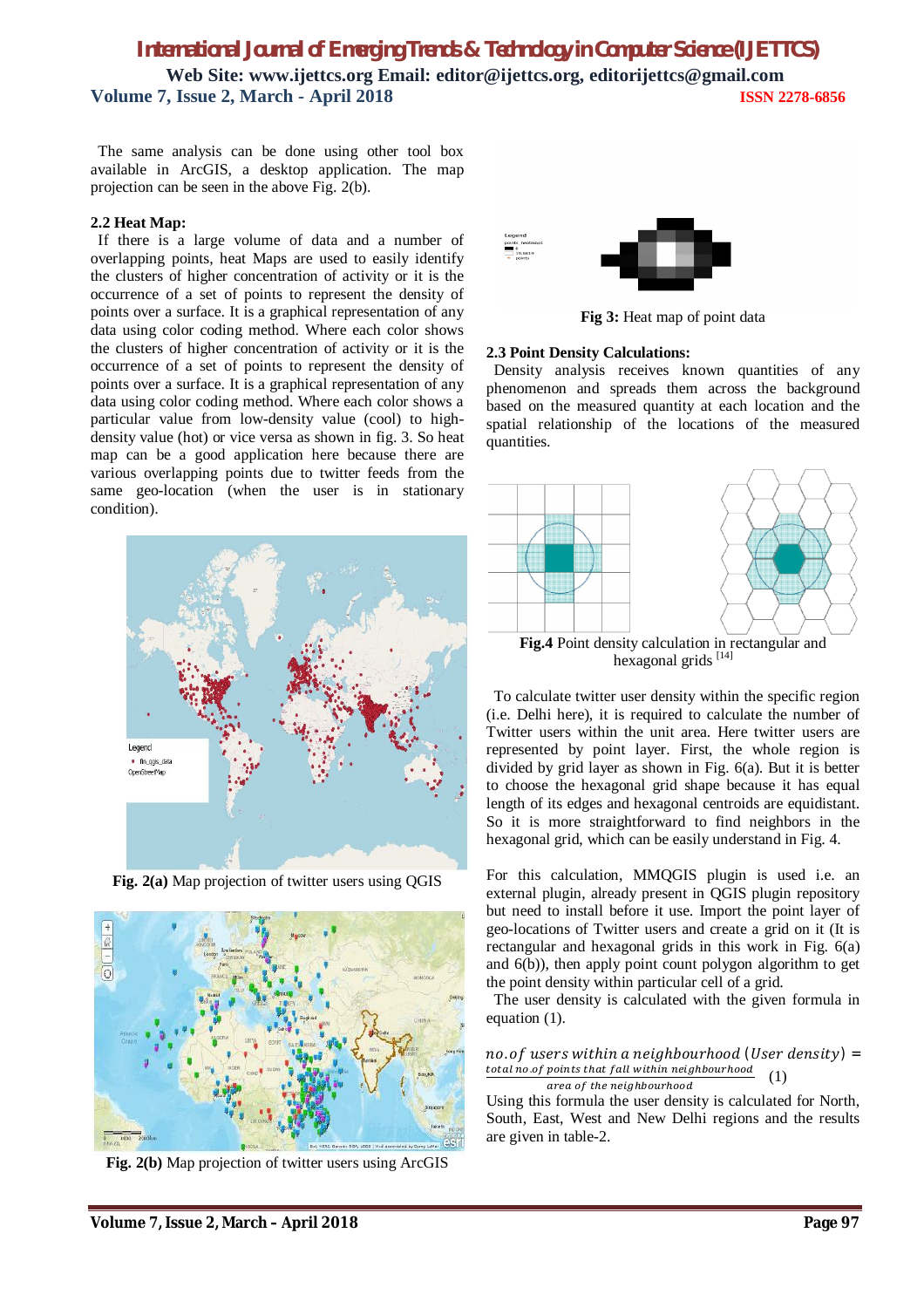## **3. Results:**

## **3.1 Heat Map Analysis:**

 The heat map plugin available in QGIS 2.14 (Essen) creates the relevant heat map. In which the geo-locations of tweet feeds has been taken as the unit of clustering and the darker portion of the map represent the higher concentration of Twitter users. It does not create any new data while it takes vector point layer as input in the form of shape file and produces the raster layer as result of the corresponding input layer. Which looks blur, as viewing an image using a translucent screen. The following map will produce.

 By visualize this heat map for Twitter users it is clear that the whole region is divided into matrix or grids having different shades of colors whose range (max-410.093000, min-0.000000) is given in legends of the relevant map. By this heat map it is clear that the darker region is representing the higher concentration of users and lighter region is representing the lower concentration of users.



**Fig. 5** Heat Map of given data model **3.2 Twitter User Density Calculation**

In the given figure only specific locations (where Twitter users are active) are shown by rectangular shapes (in Fig  $6(a)$ ) and hexagons (in Fig  $6(b)$ ) and user density of each particular cell can be easily visualized by color codes of legends of produced map. Where each rectangle is approx. 1.40 square km and each hexagon is approx. 40.5 hectare or 0.405 square km in area.

 With the below maps and using formula given in equation (1), the following table-2 is calculated. In this table the area is calculated by multiplying the number of cells to the area of a single cell and number of users are calculated by adding the number of users represented by corresponding color code as given in the legend of the map in Fig.  $6(a)$  and  $6(b)$ .



**Fig 6(a):** Twitter user density in rectangular grid of area 1.40 sq.km (approx.)



**Fig 6(b):** Twitter user density in hexagonal grid of area 0.405 sq.km (approx.)

| Table-2     |                   |                                  |                      |                                  |  |  |
|-------------|-------------------|----------------------------------|----------------------|----------------------------------|--|--|
| Region      | With square grids |                                  | With hexagonal grids |                                  |  |  |
|             | Area<br>$(km^2)$  | No. of<br>users(user<br>density) | Area<br>$(km^2)$     | No. of<br>users(user<br>density) |  |  |
| North Delhi | 9.8               | 23                               |                      | 10                               |  |  |
| South Delhi | 26.6              | 42                               | 1.6                  | 12.                              |  |  |
| East Delhi  |                   | 5                                | 2                    |                                  |  |  |
| West Delhi  | 2.8               | 11                               | 2.4                  | 27                               |  |  |
| New Delhi   | 32.2              | 65                               | 2                    | 1931                             |  |  |

From Table 2, the following analysis can be done that in North Delhi region (Sadar market is considered) 23 users are active in 9.8 sq.km. area (while area is calculated using square grids). Similarly, for South Delhi region, 42 users are active in 26.6 sq.km. area, for East Delhi region, 5 users are active in 7 sq. km. area, for West Delhi region 11 users in 2.8 sq.km area and for New Delhi region 65 users are active in 32.2 sq.km area. The locations which are considered within particular region are Hauz Khas in South Delhi, Dilshad Garden and Karkarduma in East Delhi, Hari